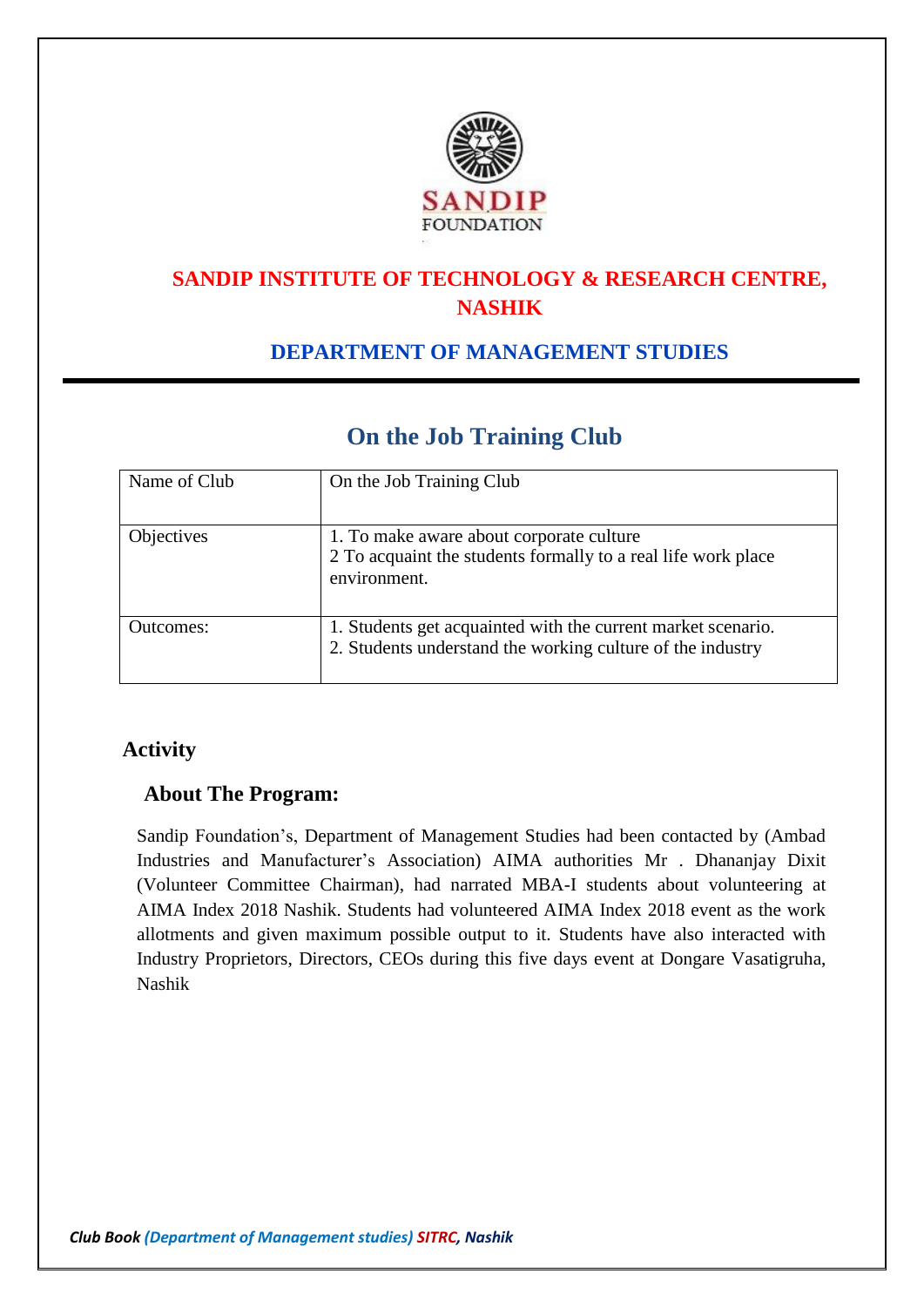# *Photograph:*